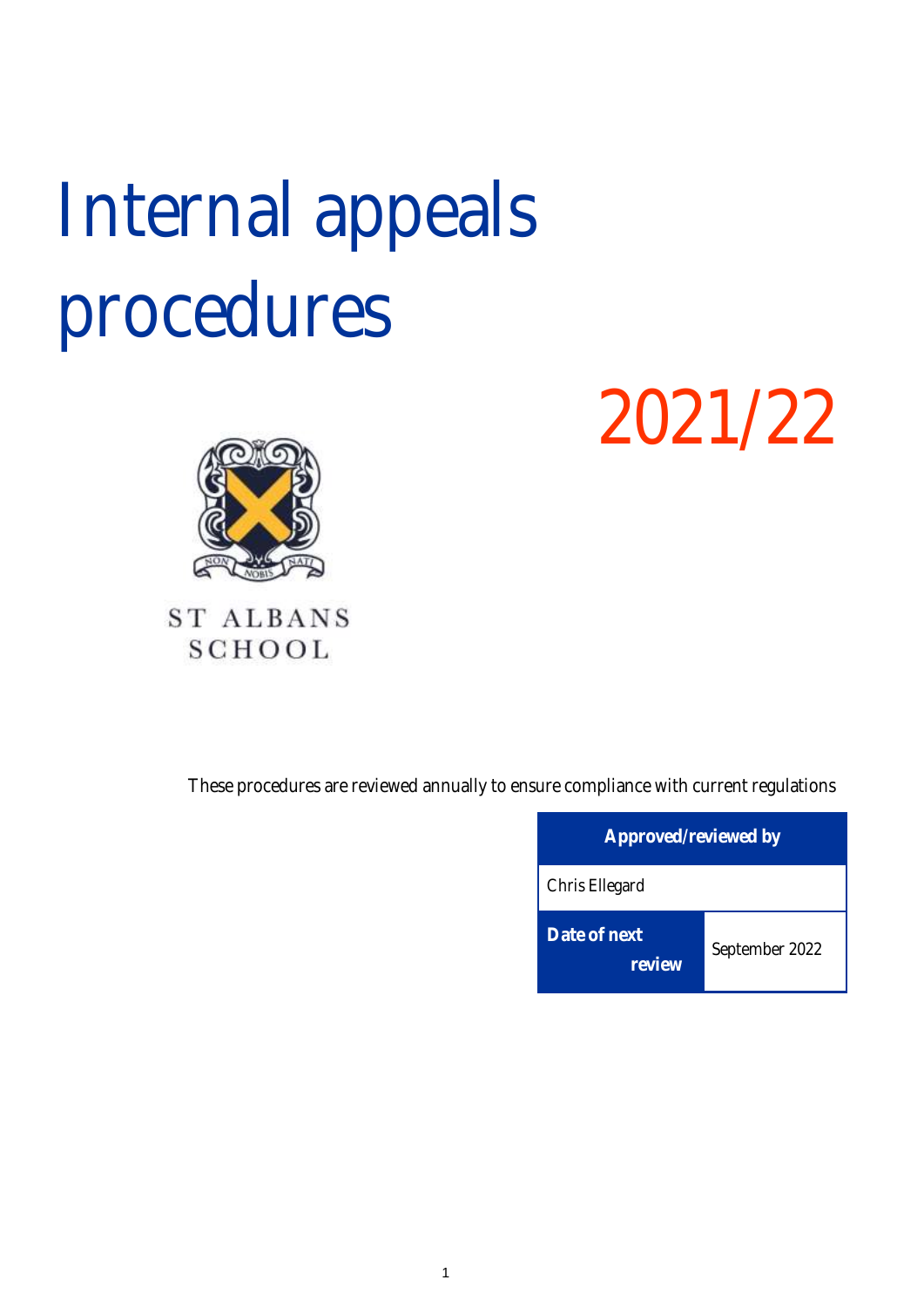# **Key staff involved in internal appeals procedures**

| Role              | Name(s)                         |
|-------------------|---------------------------------|
| Head of centre    | Jonathan Gillespie              |
| SLT members       | Victoria Saunders, Melody Jones |
| Exams Officer     | Neica Gull                      |
| Exams Coordinator | Chris Ellegard                  |
|                   |                                 |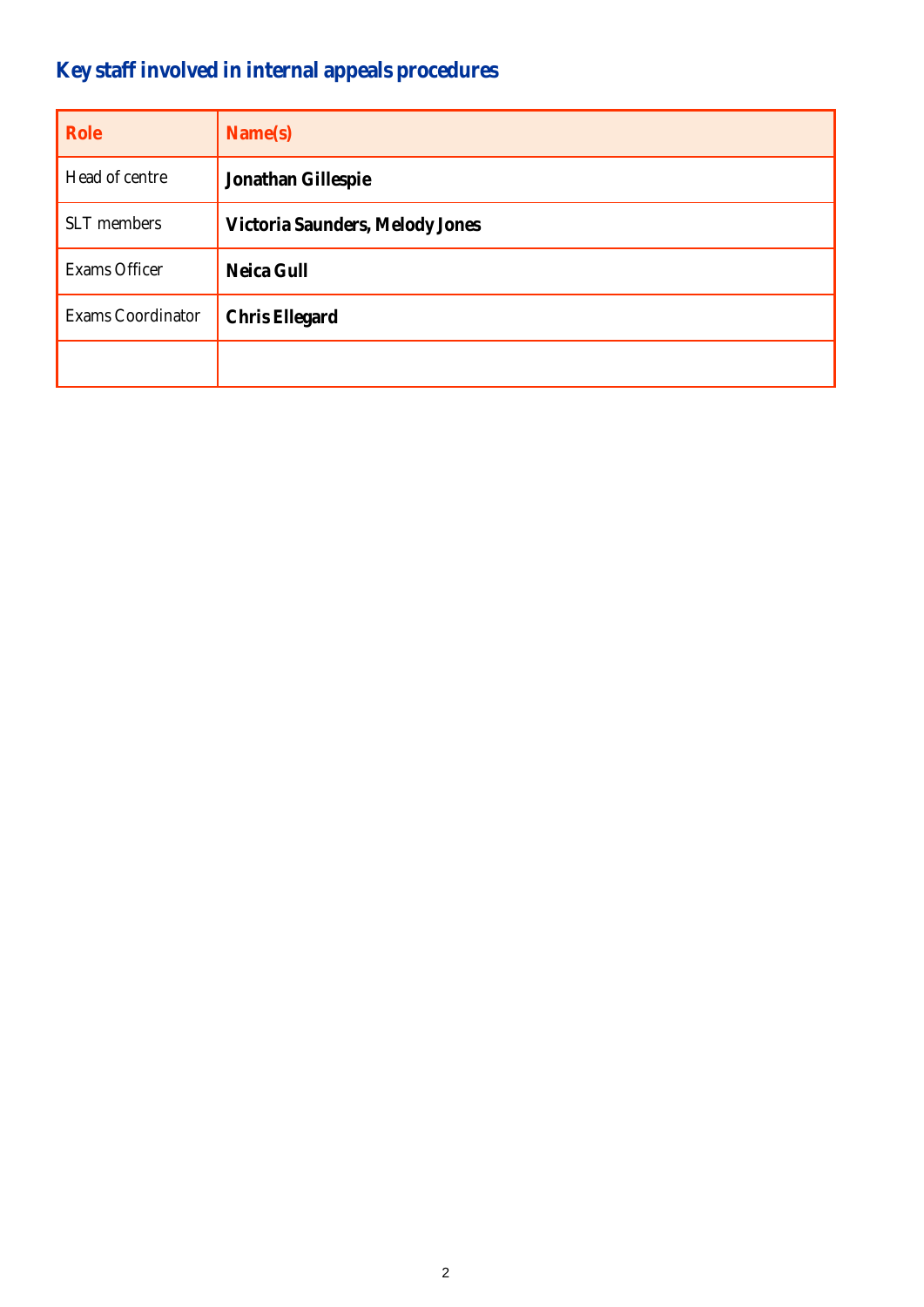#### **1. Appeals against internal assessment decisions (centre assessed marks)**

This procedure confirms St Albans School compliance with JCQ's General Regulations for Approved *Centres 2021-2022, section 5.13* that the centre has *available for inspection purposes and draw to the attention of candidates and their parents/carers, a written internal appeals procedure to manage disputes*  when a candidate disagrees with a centre decision not to support a clerical recheck, a review of marking, a *review of moderation or an appeal.*

Certain components of GCSE and GCE qualifications (GCSE controlled assessments, GCE coursework, GCE and GCSE non-examination assessments) that, contribute to the final grade of the qualification are internally assessed (marked) by the subject teacher and internally moderated within the relevant Department of the School. The marks awarded (the internal assessment decisions) are then submitted by the deadline set by the awarding body for external moderation.

**Deadlines for the submission of marks** (Summer 2022 exam series)

| Date       | Qualification      | <b>Details</b>                                                       |
|------------|--------------------|----------------------------------------------------------------------|
| April/May  | <b>GCSE</b>        | Varies according to Board                                            |
| 13/05/2022 | <b>GCE A Level</b> | Final date for submission of coursework marks (AQA, OCR,<br>Pearson) |

St Albans School is committed to ensuring that whenever its staff mark candidates' work this is done fairly, consistently and in accordance with the awarding body's specification and subject-specific associated documents.

St Albans School ensures that all centre staff follow a robust *Non-examination Assessment Policy* (for the management of GCE and GCSE non-examination assessments). This policy details all procedures relating to non-examination assessments, including the marking and quality assurance processes which relevant teaching staff are required to follow.

Candidates' work will be marked by staff who have appropriate knowledge, understanding and skill, and who have been trained in this activity. St Albans School is committed to ensuring that work produced by candidates is authenticated in line with the requirements of the awarding body. Where a number of subject teachers are involved in marking candidates' work, internal moderation and standardisation will ensure consistency of marking.

On being informed of their centre assessed marks, if a candidate believes that the above procedures were not followed in relation to the marking of his/her work, or that the assessor and internal moderator have not properly applied the mark scheme to their marking, then he/she may make use of this appeals procedure to consider whether to request a review of the centre's marking.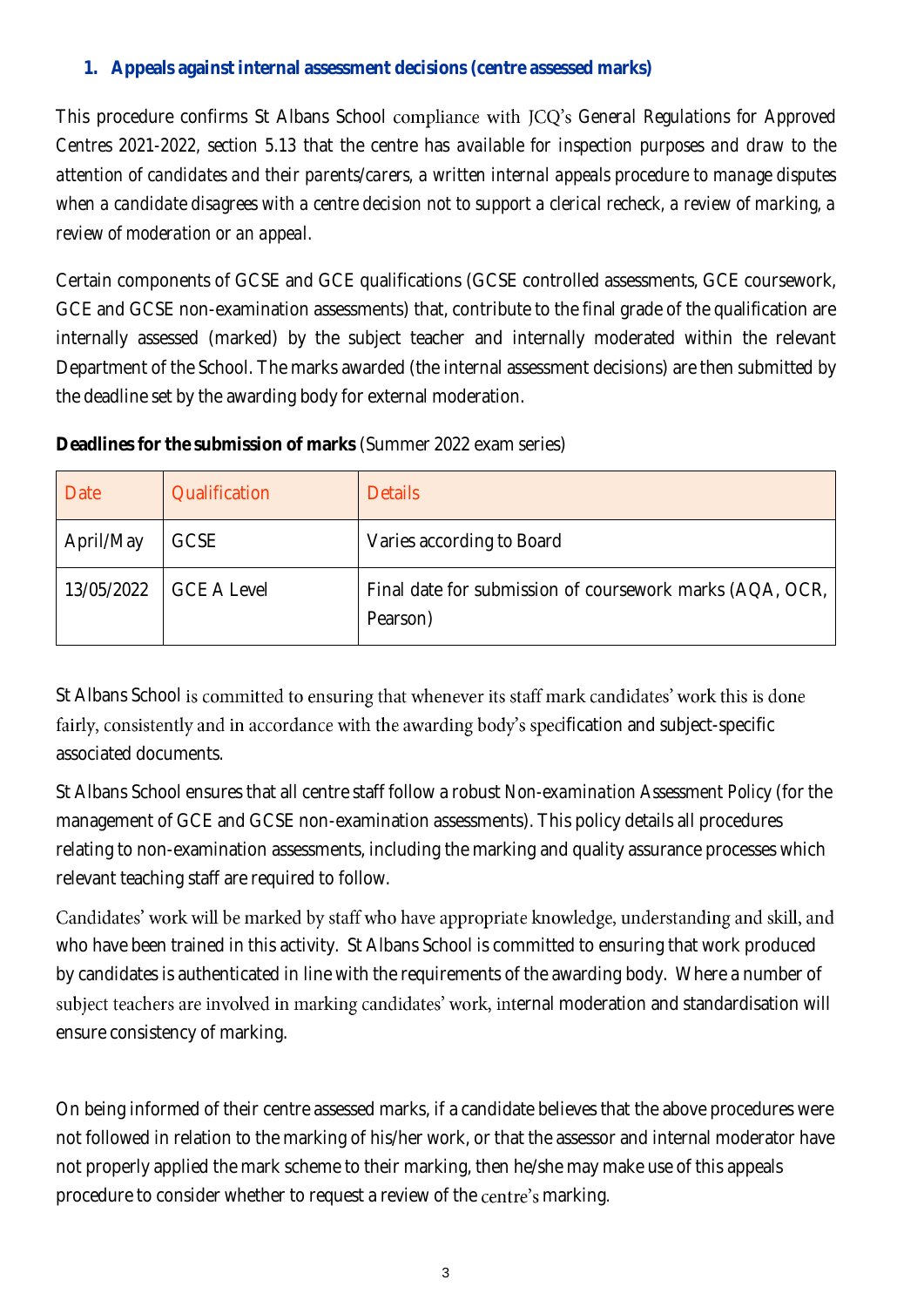- 1. St Albans School will ensure that candidates are informed of their centre assessed marks so that they may request a review of the centre's marking before marks are submitted to the awarding body. Students will be informed in advance (at least by the day of their deadline for submitting their work) of the date on which they will be told the mark that they have been awarded by the School. In every case, marks will be communicated at a date that gives time for the procedure below to be followed according to the prescribed timescale before marks must be submitted to the examination board for external moderation. **The date on which candidates are informed of their centre assessed marks constitutes the start of the process described below. Candidates**  who miss the school's internal deadlines for submission will thereby miss their opportunity **to make an internal appeal; they are not entitled to expect the marking of their work to be accelerated to enable them to meet the deadlines for making such an appeal.**
- 2. St Albans School will inform candidates that they may request copies of materials (for example, a copy of their marked work, the relevant specification, the mark scheme and any other associated subject-specific documents) to assist them in considering whether to request a review of the centre's marking of the assessment. This request must be made within a working day of the candidate's having being informed of their centre assessed marks.
- 3. St Albans School will, having received a request for copies of materials, promptly make them available to the candidate within two working days.
- 4. St Albans School will provide candidates with sufficient time in order to allow them to review copies of materials and reach a decision. This will be within two working days from receipt of the materials from the centre.
- 5. Requests for reviews of marking **must** be made in writing using the Internal Appeals Form on page 7 below; this must be done, as noted above, within two working days of receiving copies of the requested materials. The grounds for the request must be stated.
- 6. St Albans School will allow 5 working days from the receipt of the appeal request for the review to be carried out, to make any necessary changes to marks and to inform the candidate of the outcome, all before the awarding body's deadline.
- 7. St Albans School will ensure that the review of marking is carried out by an assessor who has appropriate competence, has had no previous involvement in the assessment of that candidate and has no personal interest in the review.
- 8. St Albans School will instruct the reviewer to ensure that the candidate's mark is consistent with the standard set by the centre.
- 9. The candidate will be informed in writing of the outcome of the review of the centre's marking.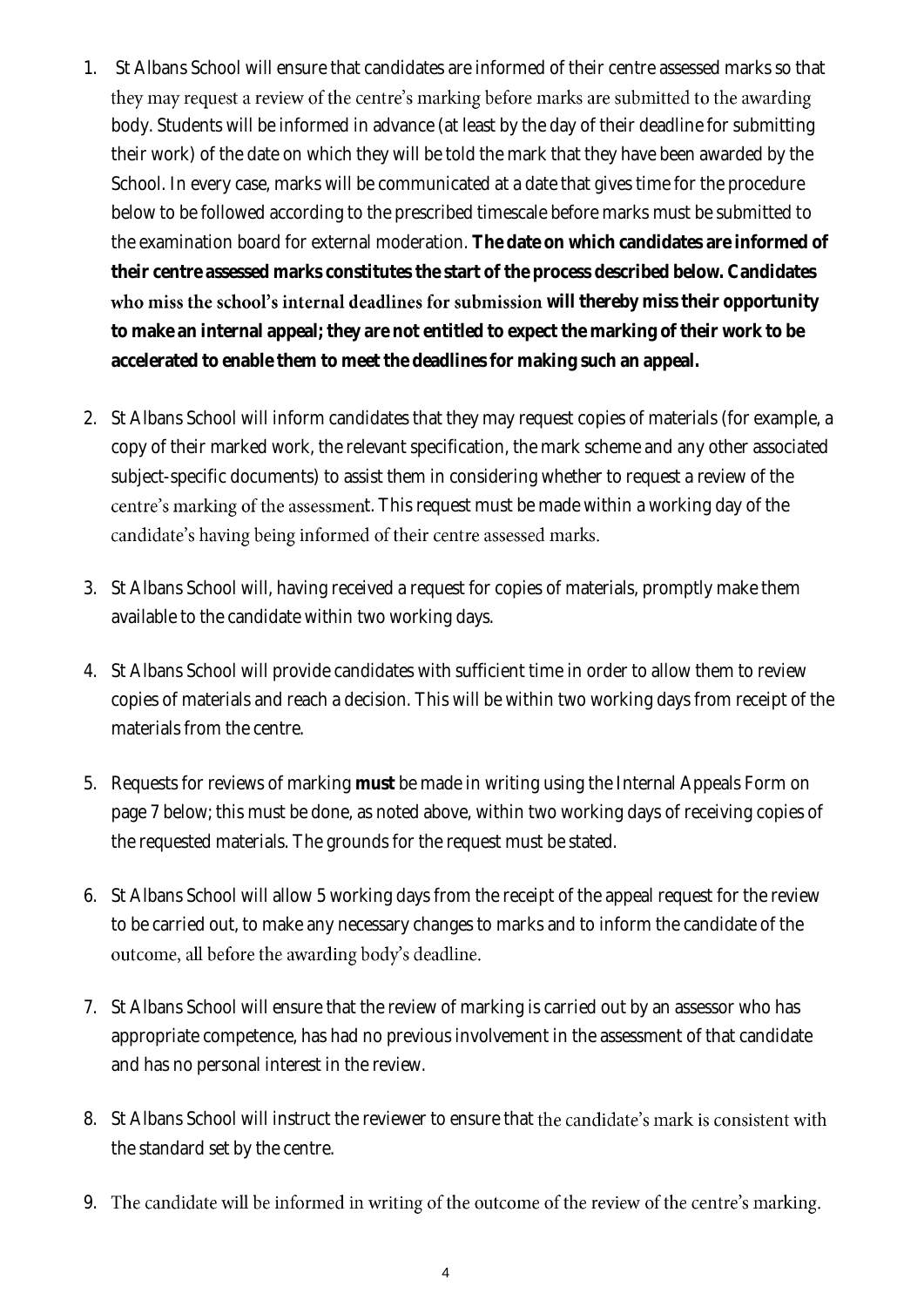10. The outcome of the review of the centre's marking will be made known to the head of centre and will be logged as a complaint. A written record will be kept and made available to the awarding body upon request. Should the review of the centre's marking bring any irregularity in procedures to light, the awarding body will be informed immediately.

After candidates' work has been internally assessed, it is moderated by the awarding body to ensure consistency in marking between centres. This external moderation process may lead to mark changes. This process is outside the control of St Albans School and is not covered by this procedure.

#### 2. Appeals against the centre's decision not to support a clerical check, a review of marking, a **review of moderation or an appeal**

This procedure confirms St Albans School's compliance with JCQ's General Regulations for Approved *Centres 2021-2022, section 5.13* that the centre has in place *a written internal appeals procedure to manage disputes when a candidate disagrees with a centre decision not to support a clerical check, a review of marking, a review of moderation or an appeal.*

Following the issue of results, awarding bodies make post-results services available. Forms for requesting a review of a result can be found on the school website or directly from the Exams Office.

Candidates are also informed of the arrangements for post-results services **before** they sit any exams and the accessibility of senior members of centre staff immediately after the publication of results by a newsletter emailed to all candidates.

If the centre or a candidate (or his/her parent/carer) has a concern and believes a result may not be accurate, an enquiry about the result may be requested.

Review of Results (RORs) offers three services.

- Service  $1 -$  clerical re-check
- Service  $2$  review of marking
- Service  $3$  review of moderation (this service is not available to an individual candidate)

Written candidate consent (informed consent via candidate email is acceptable) is required in all cases before a request for an ROR service 1 or 2 is submitted to the awarding body as with these services candidates' marks and subject grades may be lowered. Candidate consent can only be collected after the publication of results.

If a concern is raised about a particular examination result, the exams officer, teaching staff and head of centre will investigate the feasibility of requesting an enquiry supported by the centre.

In the unlikely event that the centre does not uphold a request from a candidate and the candidate (or his/her parent/carer) believes there are grounds to appeal against the centre's decision not to support an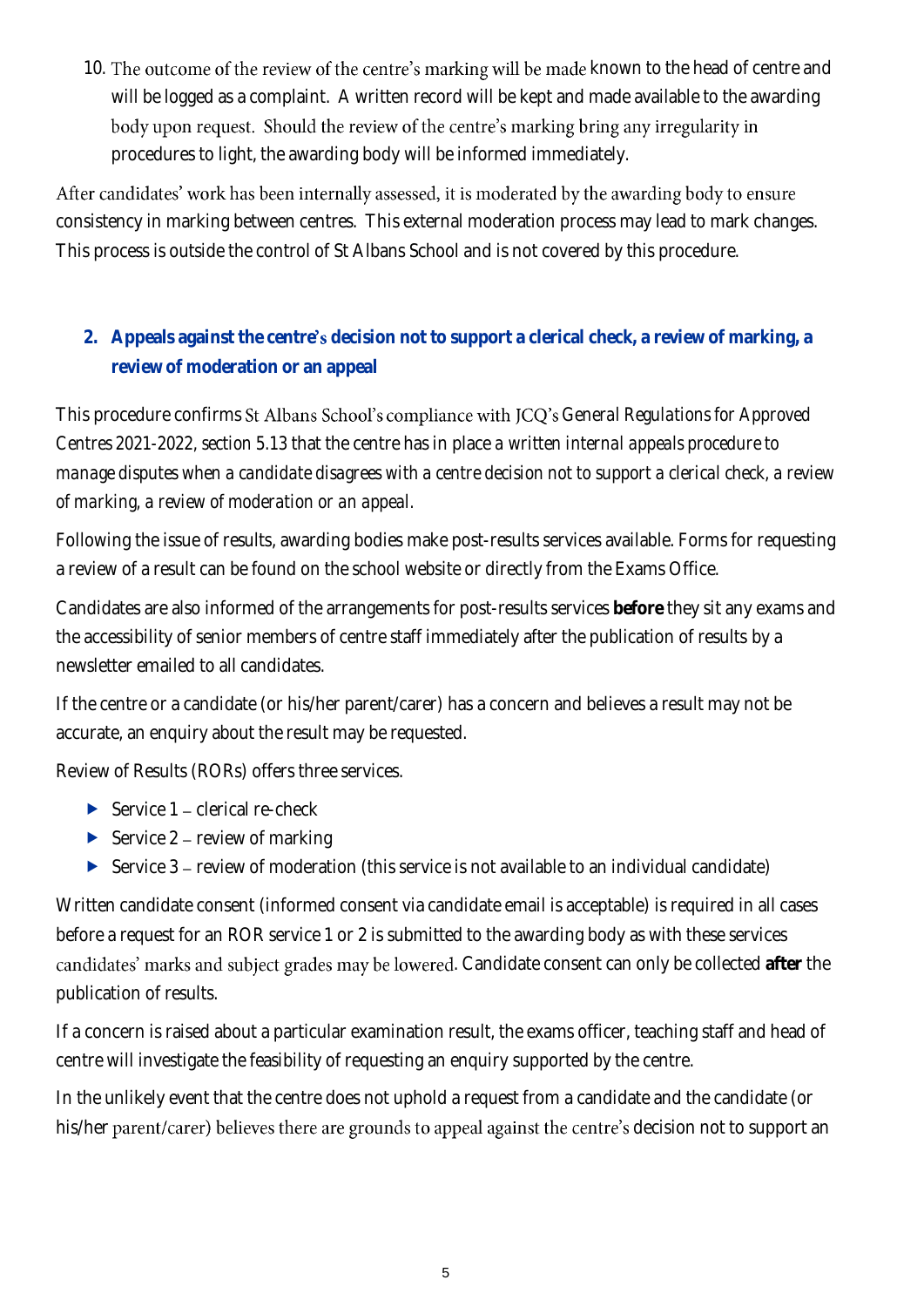enquiry, an internal appeal can be submitted to the centre. This can be done by completing the **internal appeals form** at least 5 working days prior to the internal deadline for submitting an ROR.

The appellant will be informed of the outcome of his/her appeal before the internal deadline for submitting an ROR.

Following the ROR outcome, an external appeals process is available if the head of centre remains dissatisfied with the outcome and believes there are grounds for appeal. The JCQ publications *Post-Results Services* and *JCQ Appeals Booklet (A guide to the awarding bodies' appeals processes)* will be consulted to determine the acceptable grounds for a preliminary appeal.

Where the head of centre is satisfied after receiving the ROR outcome, but the candidate (or his/her parent/carer) believes there are grounds for a preliminary appeal to the awarding body, a further internal appeal may be made to the head of centre. Following this, the head of centre's decision as to whether to proceed with a preliminary appeal will be based upon the acceptable grounds as detailed in the *JCQ Appeals Booklet*. Candidates or parents/carers are not permitted to make direct representations to an awarding body.

The **internal appeals form** should be completed and submitted to the centre within 5 calendar days of the notification of the outcome of the ROR. Subject to the head of centre's decision, this will allow the centre to process the preliminary appeal and submit to the awarding body within the required **30 calendar days** of receiving the outcome of the enquiry about results process. Awarding body fees which may be charged for the preliminary appeal must be paid to the centre by the appellant before the preliminary appeal is submitted to the awarding body (fees are available from the exams officer). If the appeal is upheld by the awarding body, this fee will be refunded by the awarding body and repaid to the appellant by the centre.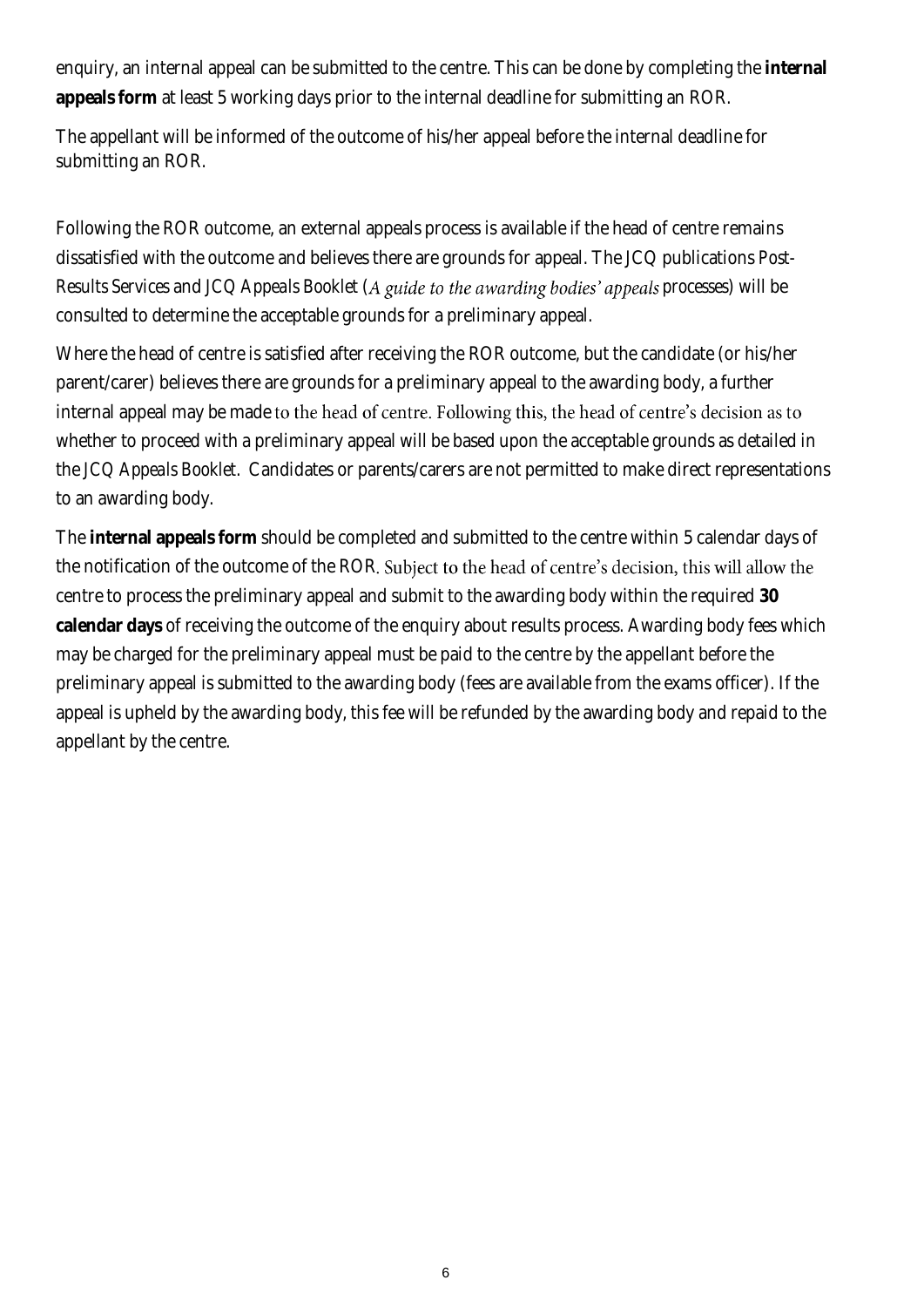| <b>FOR CENTRE USE ONLY</b> |  |  |  |
|----------------------------|--|--|--|
| Date received              |  |  |  |
| Reference No.              |  |  |  |

**Internal appeals form**

Please tick box to indicate the nature of your appeal and complete all white boxes on the form below

- $\Box$  Appeal against an internal assessment decision and/or request for a review of marking
- $\Box$  Appeal against the centre's decision not to support a clerical check, a review of marking, a review of moderation or an appeal

| Name of appellant | Candidate name<br>if different to<br>appellant |  |
|-------------------|------------------------------------------------|--|
| Awarding body     | Exam paper code                                |  |
| Subject           | Exam paper title                               |  |

**Please state the grounds for your appeal below**

*(If applicable, tick below)*

 $\hfill\Box$  Where my appeal is against an internal assessment decision I wish to request a review of the centre's marking

*If necessary continue on an additional page if this form is being completed electronically or overleaf if hard copy being completed*

Appellant signature:  $\Box$  Date of signature:

**This form must be signed, dated and returned to the exams officer on behalf of the head of centre to the timescale indicated in the relevant appeals procedure**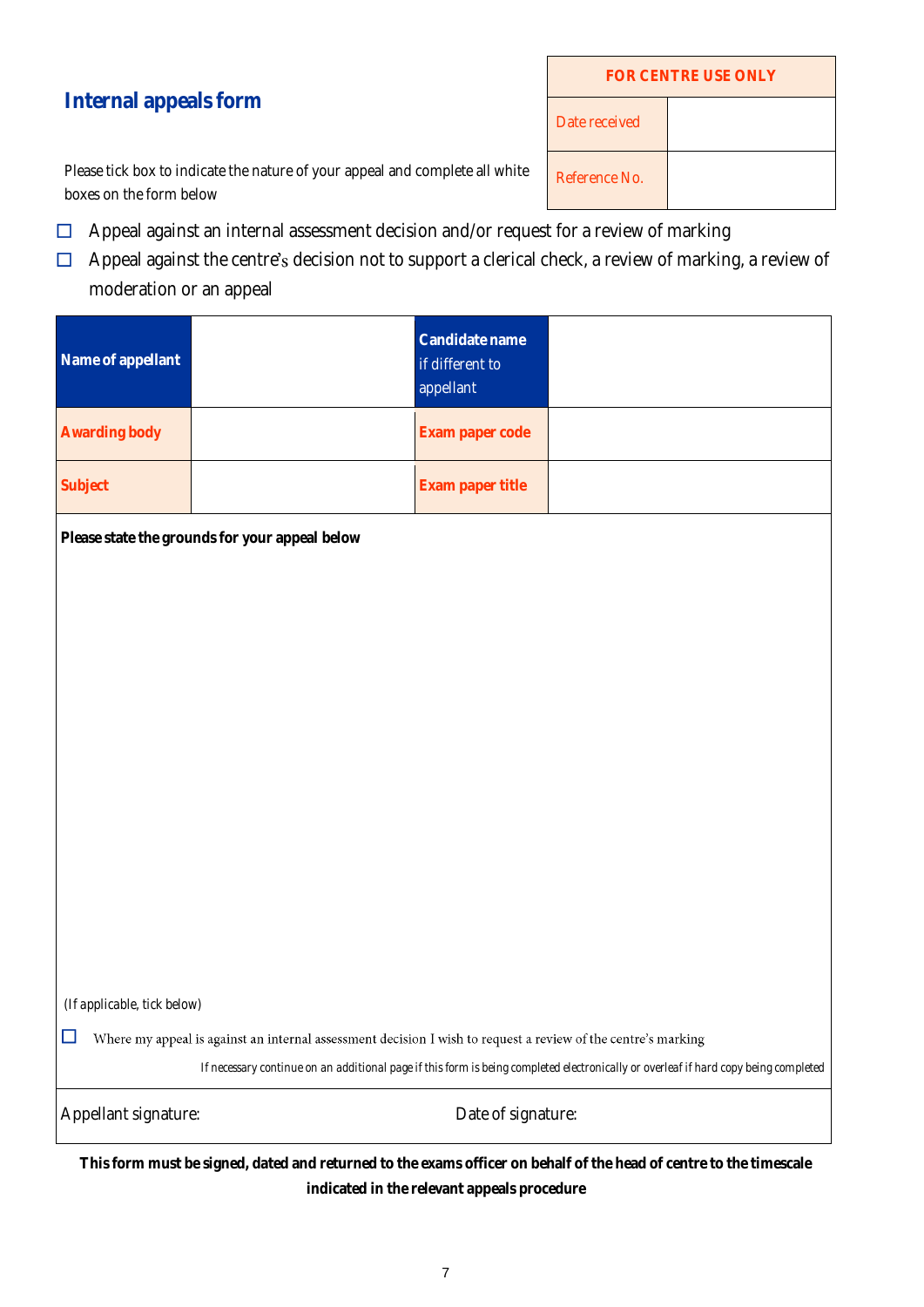## **Complaints and appeals log**

On receipt, all appeals will be assigned a reference number and logged.

The outcome of any reviews of the centre's marking will be made known to the head of centre and will be logged as a complaint. A written record will be kept and made available to the awarding body upon request. Should the review of the centre's marking bring any irregularity in procedures to light, the awarding body will be informed immediately.

| Ref No. | Date<br>received | Complaint or Appeal | Outcome | Outcome date |
|---------|------------------|---------------------|---------|--------------|
|         |                  |                     |         |              |
|         |                  |                     |         |              |
|         |                  |                     |         |              |
|         |                  |                     |         |              |
|         |                  |                     |         |              |
|         |                  |                     |         |              |
|         |                  |                     |         |              |
|         |                  |                     |         |              |
|         |                  |                     |         |              |
|         |                  |                     |         |              |
|         |                  |                     |         |              |
|         |                  |                     |         |              |
|         |                  |                     |         |              |
|         |                  |                     |         |              |
|         |                  |                     |         |              |
|         |                  |                     |         |              |
|         |                  |                     |         |              |
|         |                  |                     |         |              |
|         |                  |                     |         |              |